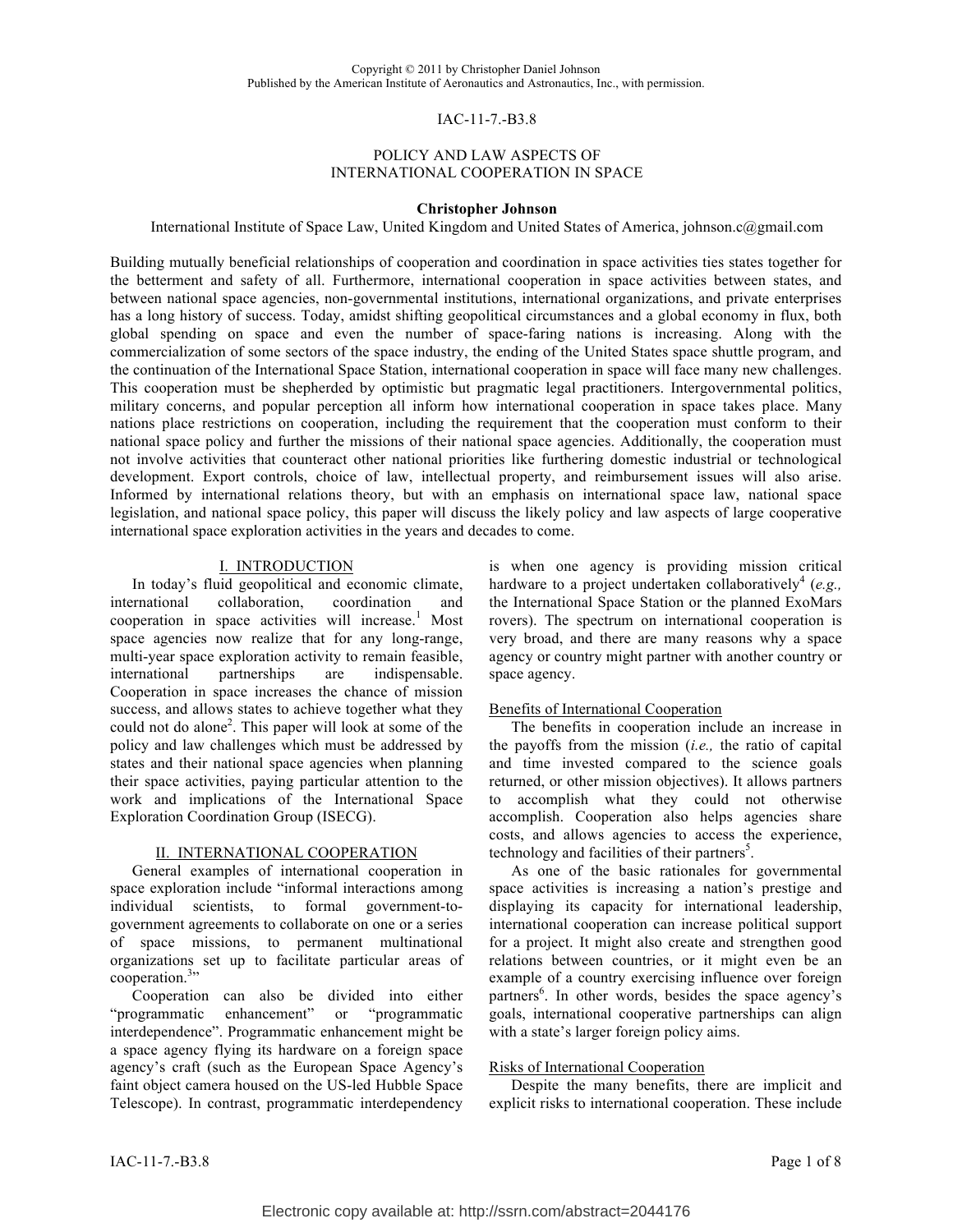creating dependencies between the partners, which might include partners being responsible for different aspects of the mission where one partner's failure to meet objectives deleteriously affects the entire mission.

When planning missions, mission designers frequently chart the organizational and developmental steps towards accomplishing the mission's objectives. For project managers, this work breakdown structure shows the project's "critical path" towards completion of the goal. The longest time towards completion of the project is determined to be the "critical path". Where the project involves multiple partners, as would be the case in an international partnership, partners run the risk of crucial steps along the critical path falling to the mercy of foreign programmatic constraints, and thus outside of their control. Losing control of the critical path is another possible risk to international cooperation<sup>7</sup>.

Complications also include an increase of overall costs, perhaps due to what economists would call the "transaction costs" of international cooperation – costs associated with the choice of doing a project with international partners rather than purely domestically. Examples of these transaction costs include flying parts and personnel abroad, scheduling delays from foreign holidays, time and money spend assuring that domestic procedures comply with foreign laws and requirements, and any other concerns which might not happen were the project done by a single agency or country, and perhaps even within the same field office or centre.

International cooperation also increases the managerial complexity of the overall project, as the mixing of resources engenderers many legal, technical and programmatic hurdles, to be discussed below. This complexity balloons the administrative hurdles, leading to duplication of efforts and personnel. Additionally, owing to the dual-use nature of space hardware and space-based assets, technology transfer and export control issues will likely arise. The sharing of resources and technology also creates the risk that a nation is fostering the growth of industrial competitors whom might damage the competitiveness of its own domestic industries. If all of the mission objectives are not all met, there is the risk that the cooperation would be seen as a failure by stakeholder (like the public, governments, industry, or other interested parties).

International cooperation is rarely an end in-and-ofitself. Nor is a universal panacea. A adherent to the international relations theory of "realism" would have no trouble agreeing with the statement that states participate in international cooperation only when it is in their own self-interest to participate in cooperation<sup>8</sup>. Lastly, Heads of Agencies are aware of the strengths and shortcomings of international cooperation, with ESA Director General Jean-Jacques Dordain remarking that "it's not easy to cooperate, but it's more difficult to succeed alone."<sup>9</sup>

### III. INTERNATIONAL COOPERATION IN THE UNITED STATES

The United States of America conducts a large number of cooperative space activities. In fact, the impetus to engage in international cooperation is enshrined in the Federal Act creating the National Aeronautics and Space Administration  $(NASA)^{10}$ , and the early Mercy and Apollo missions were originally intended to engage other countries that President Kennedy thought susceptible to Soviet influences (owing to early Soviet successes in space) $\mathbf{1}^{\prime}$ .

For over 50 years, NASA has engaged in well over 4,000 international agreements, and in 2011 had over 500 active international agreements<sup>12</sup>. Over half of these agreements, usually called Space Act Agreements (SAAs), are with its eight largest partners: France, Germany, the European Space Agency (ESA), Japan, the United Kingdom, Italy, Canada, and Russia. NASA's partnership with European partners accounts for over half of its total international agreements; though it has on average over 120 partners to active SAAs at any one time.

# US National Space Policy

Indeed, the 2010 US National Space Policy makes international cooperation a stated objective and goal, with language so clear that it almost asks NASA to seek out opportunities for international cooperation and collaboration<sup>13</sup>. It states "the United States will pursue the following goals in its national space programs: Expand international cooperation on mutually beneficial space activities to: broaden and extend the benefits of space; further the peaceful use of space; and enhance collection and partnership in sharing of space-derived information."<sup>14</sup>

# NASA Policy Directives

Further guidelines exist in NASA policy directives. NASA's stated policy on initiating and developing international cooperation requires that foreign participation in its programs bring or significantly enhances technical, scientific, economic, or foreign policy benefits<sup>15</sup>. Because scientific and exploratory projects have long lead times, are technically and scientifically challenging, and require large commitments of resources, NASA prefers governmental partners, rather than foreign universities and/or foreign<br>private entities<sup>16</sup>. Additionally, internationally private entities<sup>16</sup>. Additionally, internationally collaborative projects must support NASA's programmatic objectives, each partner must assume full responsibility for their financial contribution, and the division of responsibility must be clearly defined<sup> $1$ </sup>, which must be a formal agreement. Additionally, the activity must benefit NASA or the United States: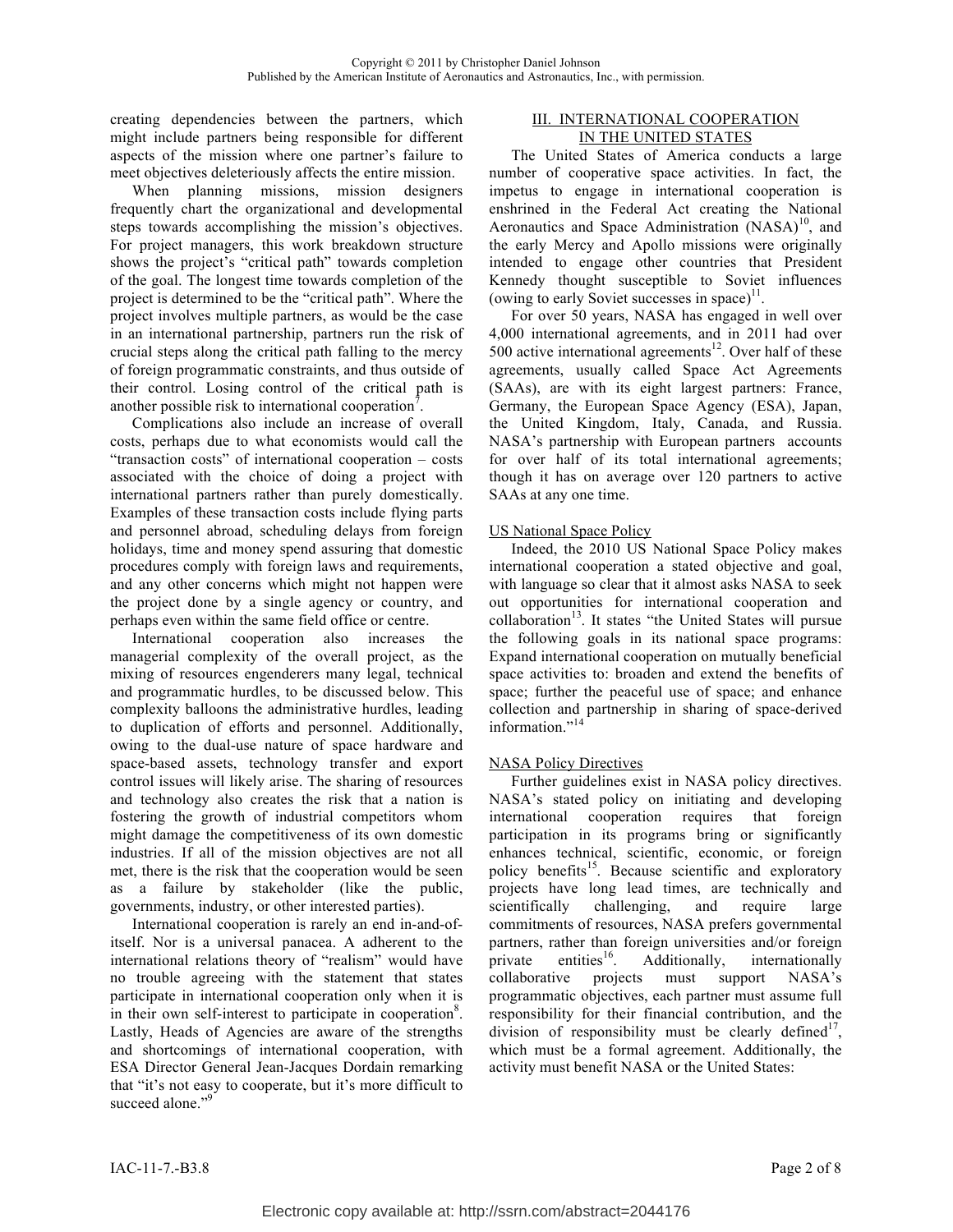*"Each cooperative activity must demonstrate a specific benefit to NASA or the United States. Such benefit may be in the form of data, services, or contribution to flight mission or operational infrastructure systems, or it may directly support broader U.S. policy or interests. Science projects must include a commitment to make any scientific results available to the international scientific community as soon as possible.18"*

This articulated policy also makes it clear that any possible partnerships or cooperative activity must take into account unwarranted technology transfer, and therefore comply with US export controls. Lastly, issues related to US industrial competitiveness must also be considered<sup>19</sup>, which might require review by other agencies within the US government's executive branch, such as the US Department of State $^{20}$ .

### IV. INTERNATIONAL COOPERATION FOR SPACE EXPLORATION

In 2004, then US President George W. Bush announced the official US National Space Policy, containing a bold initiative for the US to return to the moon, develop new launch and crew vehicles, and send humans to Mars. While this program did not develop as planned (and was eventually cancelled in 2010), a sharper vision for international cooperation was created out of it.

When it became evident that the US could not pursue its ambitious space exploration plans unilaterally, NASA began a dialog with several space agencies to discuss and begin developing an organizing mechanism to guide their common exploration plans<sup>21</sup>. In May of 2007, fourteen space agencies were able to agree on a common framework for their future endeavours, called 'The Global Exploration Strategy – The Framework for Coordination<sup>22</sup>

This group, the International Space Exploration Coordination Group (ISECG) meets periodically to articulate goals and coordinate actions. The members of the ISECG are (in alphabetical order): ASI (Italy), UKSA (UK), CNES (France), CNSA (China), CSA (Canada), CSIRO (Australia), DLR (Germany), ESA (European Space Agency), ISRO (India), JAXA (Japan), KARI (Republic of Korea), NASA (United States of America), NSAU (Ukraine), and Roscosmos (Russia).

# The ISECG Global Exploration Strategy

The Global Exploration Strategy (GES) is a vision for human and robotic exploration of the solar system, and focuses on destinations where humans may one day live and work $^{23}$ . The GES incorporates specific themes or rationales to explore space: 1) to seek knowledge for

the sake of knowledge itself, recognizing the difficultly and futility of predicting what one will discover; 2) to extend human presence to new frontiers; 3) to drive economic expansion on Earth through the development of new technologies required for space exploration; 4) to build global partnerships based on the spirit of friendship and cooperation, especially recognizing that "no nation has the resource to take on all of its challenges at once"; and 5) to inspire and educate the next generation of space professionals $^{24}$ .

The GES is a voluntary, non-binding coordination framework for its partner agencies, and it lays our the goals and principles which the partners can use to guide their planning, in a concerted global space exploration effort. It states:

*"[t]his Framework does not propose a single global programme. Rather, it recommends a voluntary, non-binding forum, the international Coordinating Mechanism, through which nations can collaborate to strengthen both individual projects and the collective effort."<sup>25</sup>*

The Coordinating Mechanism can be used to identify areas of potential cooperation (useful in reducing duplication of efforts across agencies) of key interest for space agencies worldwide. The Coordinating Mechanism will also serve to "enhance mutual understanding" and therefore should create a "common language" of exploration building blocks.<sup>26</sup> When mission designers, planners and engineers employ this common language, interoperability will allow for sharing of assets and resources. This reduces both risks and costs born by any one partner.

It is understandable that space agencies were hesitant to tie their future exploration programs to outside control, and thereby restrict their freedom of choice and leeway. Instead, the GES creates a voluntary, non-binding forum (the Coordinating Mechanism) which recognises that individual space agency activities "can achieve more through coordination and cooperation<sup>"27</sup>.

Consequently, the GES is a policy statement<sup>28</sup>. While it is true that the GES is not legally binding and does not rise to the level of an international treaty, Memorandum of Understanding, Space Act Agreement, or anything of the sort, it is equally true that GES is a landmark statement of principals by the world's space agencies, laying out their mutual understanding for the exploration (both human and robotic) of the solar system.

### The ISECG Terms of Reference

Subsequent to the GES, the participants were able to further articulate a Terms of Reference document, elaborating on the purpose and scope of the ISECG,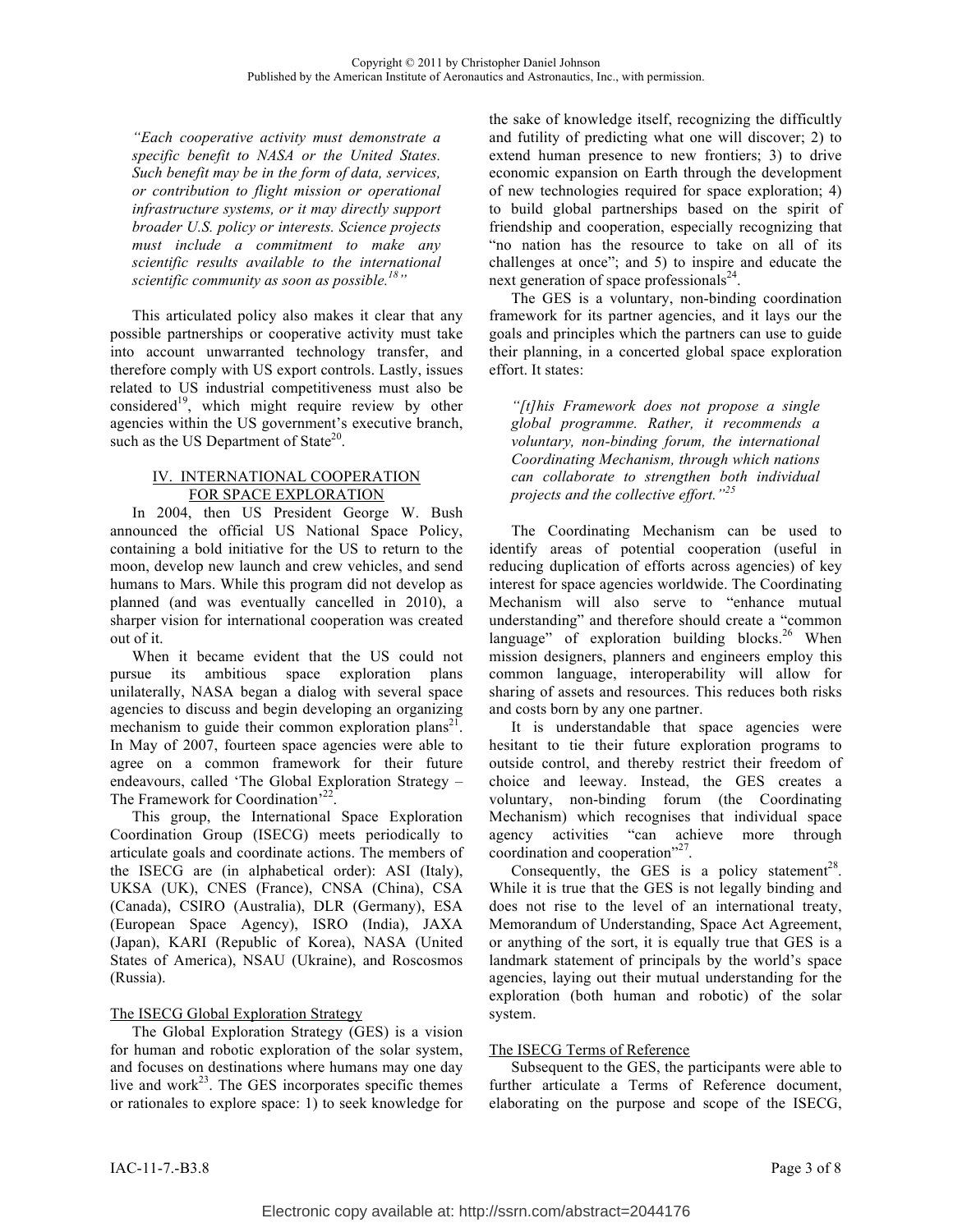along with principles, membership and operating procedures.29 They state that, in furtherance of the development and implementation of the GES, the ISECG provides a "forum for participants to discuss their interests, objectives and plans in space exploration."<sup>30</sup> Pursuant to this, an area of initial consideration include the "assessment of the requirement for any relevant international legal agreements.<sup>31</sup>"

## The ISECG Global Exploration Roadmap

At the latest meeting of the ISECG, in Kyoto, Japan in the summer of 2011, the partners were able to finalize a further refinement of their vision, called the Global Exploration Roadmap<sup>32</sup>. This first iteration of the roadmap is meant to layout the actual steps for the exploration of the solar system, using both human and robotic elements<sup>33</sup>. It anticipates using the ISS as a platform for further exploration, and details both a "asteroid next" and a "moon next" plan.

The Roadmap will "inform and help focus the planning currently underway in each of the partner agencies in the areas of planetary robotic exploration, advanced technology development and use of the ISS in preparation for exploration."34 The Roadmap acknowledges that considerable dialog between agencies will follow from the Roadmap, as agencies decide on how to align plans, policies and missions. National policy decisions and consultations will decide on actual destinations, but the coordinating mechanism will serve these developments<sup>35</sup>.

#### V. INTERNATIONAL COOPERATION'S SPACE LAW IMPLICATIONS

With the understanding that the major international space law treaties were drafted with states as their principal concerns, and with the role of private commercial entities also being considered (if only tangentially, and falling under the aegis of states), it may be interesting to consider what implications the existing body of international space law might have on large cooperative space exploration efforts conducted by many nations and space agencies acting in partnership.

# Positive Encouragement to Cooperate

States are positively encouraged to cooperate under the international treaties<sup>36</sup>. Outer Space Treaty Art. I says that states are obliged to "facilitate and encourage international cooperation in conducting scientific investigations"; Art. II holds that states should carry out space activities "in the interest of maintaining international peace and security and promoting international cooperation and understanding", along with afford "opportunities to observe the flight of space objects launched by them".

Additionally, Art. IX of the Treaty makes it clear that states shall be "guided by the principles of cooperation and mutual interest," and if states believe that their activities might cause harmful interference with the exploratory activities of other states, it should consult with them beforehand. It obliges states to "inform the Secretary-General of the United Nations as well as the public of the nature, conduct, locations, and results of their space activities."

Other sources of relevant public international law exist. A 1996 United Nations General Assembly resolution addresses international cooperation, stressing the interests of developing countries. $37$  Concerning the 1996 resolution, while it is of a non-binding character<sup>38</sup>, it can also be said that no state would object to action take by a state which is in conformity with  $it^{39}$ .

### Prohibition on National Appropriation

One interesting effect of international cooperation for planetary space exploration is that it has the potential to solve, or at least obviate, the prohibition on appropriation of celestial resources which exists in the Outer Space Treaty.

The well-ratified 1967 Outer Space Treaty was drafted with the explicit undertaking that outer space, including the Earth's moon and other celestial bodies, is "not subject to national appropriation by claim of sovereignty, by means of use or occupation, or by any other means40." Celestial bodies are seen as *res communis* (rather than *res nullius*) and therefore cannot come under the jurisdiction of any states. States cannot assert property rights over the territory on celestial bodies. In this, the Outer Space Treaty is clear - even giving examples of activities (or "means") which will not give rise to property rights. These activities include use, occupation, claims of sovereignty, or, to be explicit, by "*any other means*."

States and other actors may take the view that this prohibition only affects national appropriation, and not the actions of non-governmental entities (as specifically mentioned in Outer Space Treaty. Art. VI in the context of space activities). This implies that this prohibition does not prohibit private ownership. However, this argument necessarily fails, as property rights are an extension of the sovereignty of the state $41$ . Consequently, citizens, companies and other nongovernmental entities cannot assert private property  $rights<sup>42</sup>$ .

Contrary to this explicit prohibition are statements that states enjoy the freedom to explore outer space<sup>43</sup>. and that the exploration of outer space is the province of all mankind<sup>44</sup>. It should be noted that this phrase, "province of all mankind", is distinct from the idea of the "common heritage of all mankind" as seen elsewhere in space law (*e.g.,* the Moon Agreement). The Outer Space Treaty, and the following space treaties,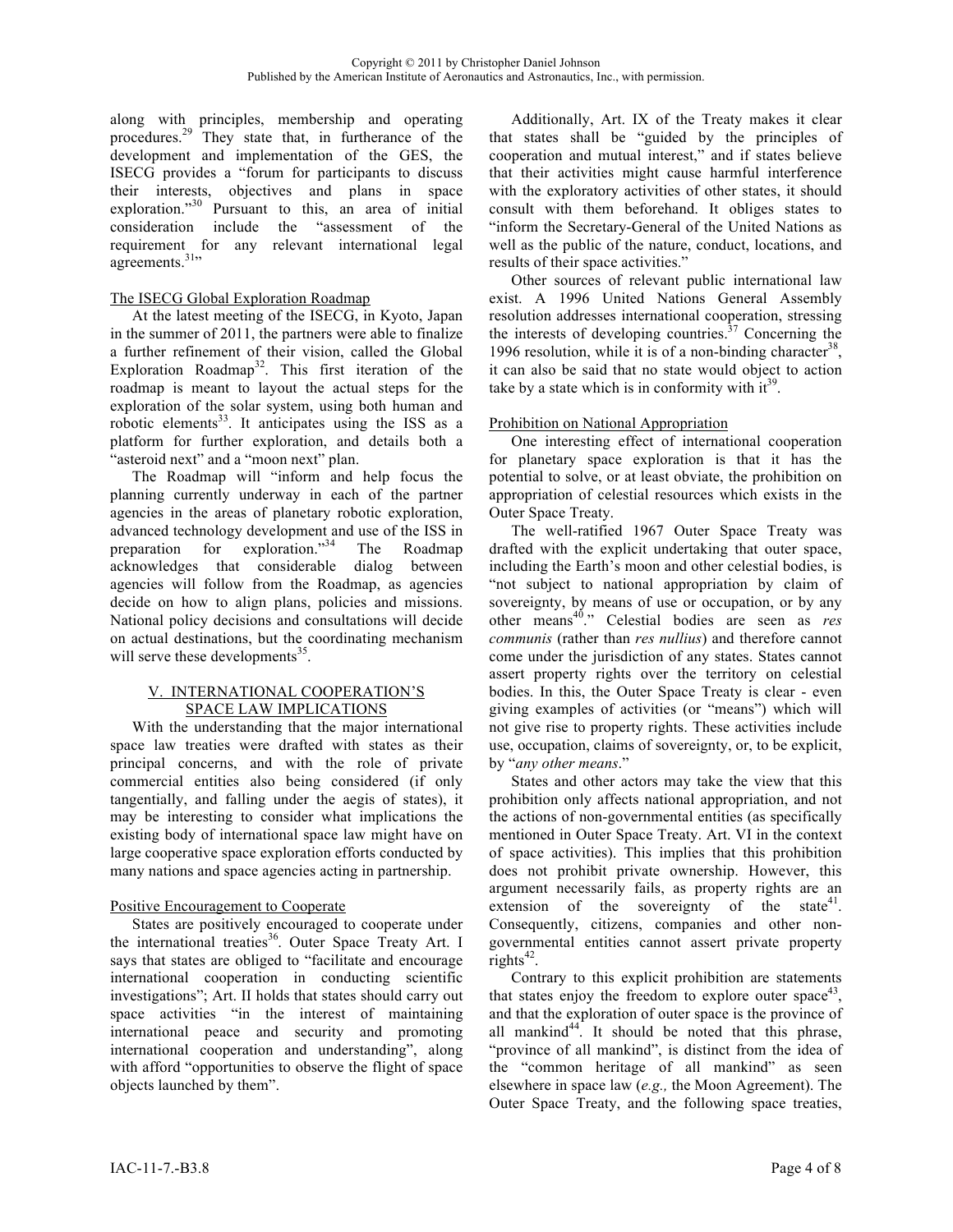mean to encourage and facilitate the exploration of outer space.

### Economic Expansion

The GES discusses international cooperation as a means to enable economic expansion and new business opportunities.45 After discussing examples such as mining moon rocks, space tourism, and virtual presences on the Moon and Mars, it states that businesses need the rule of law. "This means common understanding on such difficult issues as property rights and technology transfer. The Coordinating Mechanism foreseen as part of the [GES] will provide a forum to discuss these important issues."<sup>46</sup>

There is uncertainty and disagreement in the public and between nations as to the exact nature of the prohibition on appropriation of celestial resources, and amongst scholars, professionals and experts as to whether these prohibitions, as they now stand, completely bar the use of celestial resources. For example, it is unclear if the Outer Space Treaty truly prohibits the exclusive use of property, but allows for the use of minerals and other substances found on real property47. Consequently, the GES wisely does not lock partners into positions on this matter.<sup>48</sup> Rather, it leaves these issues open, perhaps to be discussed and agreed upon by the parties.

# International Appropriation of Celestial Resources

In practice, it would be difficult to envision an international cooperative effort, by virtue of its international character, to violate the prohibition on *national* appropriation. Could two states, acting in concert, appropriate (or otherwise law claim to) celestial resources? It is arguable that they would not fall foul of the explicit prohibitions of Outer Space Treaty Art. II, so long as neither state asserts property rights to the exclusion of its partners, or towards any other states – regardless of whether they are partners in exploration or even parties to the Outer Space Treaty. In their use of mineral resources, they are exclusively using those resources, but perhaps not in a way which relies on having property rights to them. They may be using those resources in a manner more consistent with Outer Space Treaty Art. I, namely, scientific investigations encouraging and facilitating international cooperation. These cooperative missions might be furthering peace and security, by binding partners together.

Additionally, the ISECG Terms of Reference contain, in their Principles section, the statement that work done in furtherance of the GES shall be for mutual interest: contributing to "common peaceful goals and benefits to all participants" along with respecting the "national prerogatives of participating agencies"<sup>49</sup>. Importantly, the ISECG Roadmap details the major challenges of long-range human exploration of Mars, and includes the utilization of local resources, including

oxygen, water and methane<sup>50</sup>. While the issue does not arise if these resources are in the very dissipated Martian atmosphere $51$ , resources extracted from the Mars regolith might be said to engender a legal issue under the Outer Space Treaty. Complications might arise if there were business interests reliant on the use of these resources, and non-stakeholder states might protest that the spirit, if not the letter, of the Outer Space Treaty is being violated.

However, it remains that an international cooperative mission to any celestial body which uses resources it finds there is a significantly less clear violation of the Outer Space Treaty than if that mission were done by a single state. There is also the possibility that the ISECG, or one of its working groups or bodies of experts, may recommend international legal agreements which enshrine the parties understanding of the legal consequences of their intended actions on celestial resources before such resources are actually used. Such practice by states might significantly develop our understanding of the exact limits and nature of the prohibition on national appropriation found in the Outer Space Treaty.

#### VI. FURTHER POLITICAL ISSUES IN INTERNATIONAL COOPERATION Technology Transfer

In addition to the possible issues of resource utilization and its implications to the prohibition on national appropriation, another issue which will likely arise is technology transfer. While unwanted technology transfer from one state to another is a hazard, the ISECG need to make wanted the transfer of spacerelated technology easier. The GES and the roadmap acknowledge that a common understanding on this issue is essential, but also acknowledge that the ISECG does not create binding commitments of behalf of the parties.

While there has been much written about the need for reform of International Traffic in Arms (ITAR) and related export control regulations, this would be a clear case of where both the scientific and programmatic mission goals, space agency wide goals, and even the existing national and international legal framework is influenced by greater political concerns dealing with security and national influence.

# Economic Complications

One current example of mission uncertainly due to its international nature is the planned NASA/ESA ExoMars missions, tentatively scheduled for 2016 and 2018. In 2016, an orbiter is to be sent to Mars, followed in 2018 by a rover. Due to orbital mechanics, the most logical times to launch towards Mars occur every 26 months, and due to the technical complexity of building spacecraft, long multi-year lead times are required for design and construction. Consequently, deadlines for the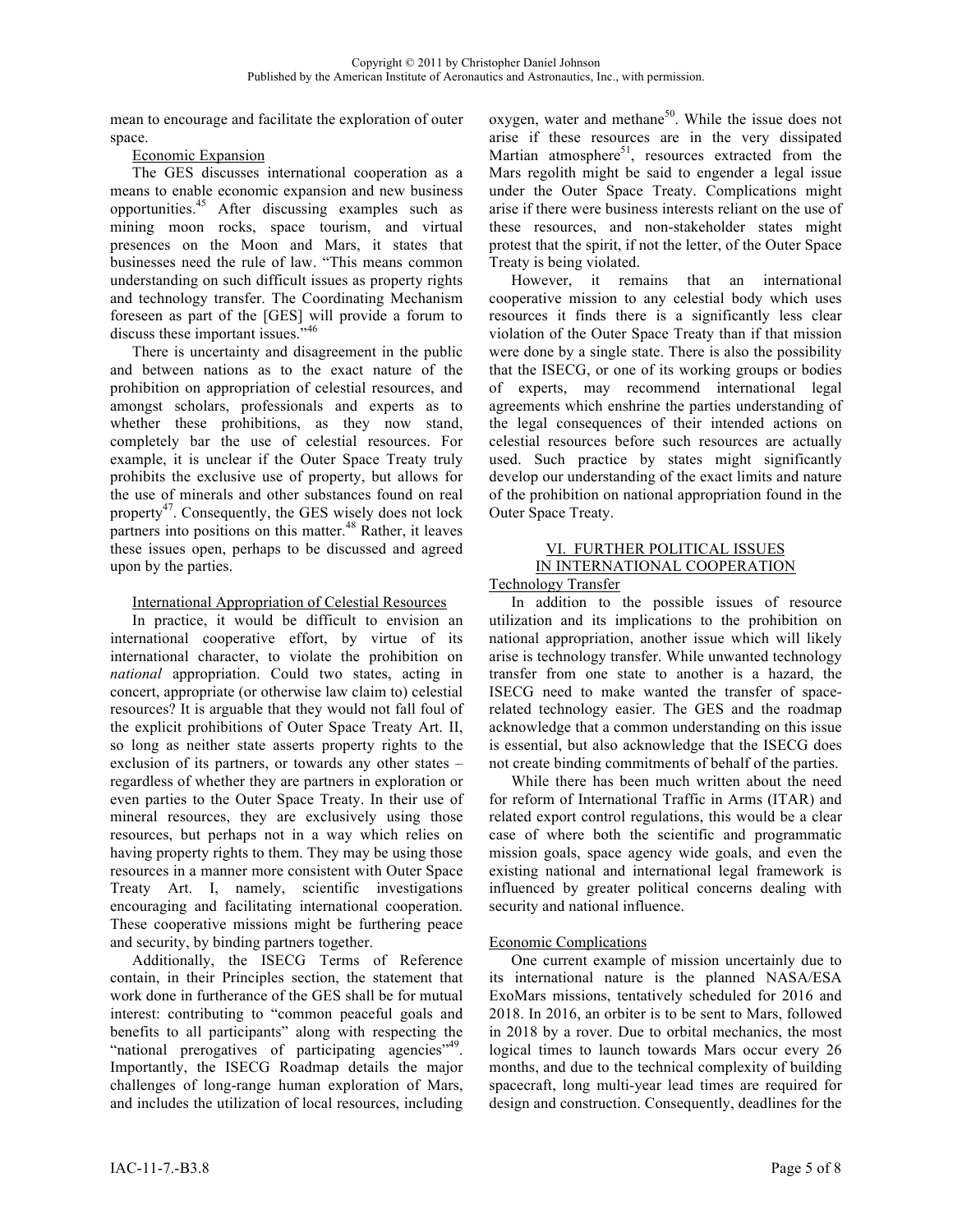2016 ExoMars orbiter are well in advance of 2016 and both ESA and NASA must assure each other of their commitments well before work begins. As each agency has industry contractors, there amount of schedule slippage is further reduced. When one agency cannot assure the other that it will have the funding commitment, this uncertainty places the entire project in jeopardy, or at least with a threatened schedule<sup>52</sup>. Options include de-scoping the project, finding other partners to fulfill tasks, and meeting milestones expect that the partner can eventually make good with their assurances.

The ExoMars project is an example of a project too large for either space agency to undertake alone, so the synergies of international cooperation are evident. However, it may also prove to be an example of a project where the transactions costs of international cooperation – relying on assurances from a foreign agency which that agency cannot necessarily guarantee – which might not have happened if the project were done internally, with a single space agency able to assure its private contractors that funding is assured and that construction can begin.

### Political Pressures

One example of political pressures complicating space agency missions is found by looking at the long history of the International Space Station (ISS). Fortunately, it is also an example of deft handling by the space agencies and their personnel, who sought both institutional and legal solutions to successfully address political complications. The ISS is perhaps the best example of truly multilateral cooperation for space activities, and the legal framework underpinning this project is equally sophisticated, involving a "framework" or "Umbrella" agreement and several Memoranda of Understanding between the US and its partners $^{53}$ .

However, when geopolitical circumstances changed for the US, unforeseen complications arose. The 2000 Iran Nonproliferation Act prevented the US (and its contractors) from making payments to Roscosmos and other Russian entities, except for previously agreed

upon payments $54$ . This act, which eventually grew to address both Syria and North Korea, prevented changes from going forward when payments to Russia were necessary for interim agreements on crew rotation and cargo schedules. Eventually, NASA lawyers were able to demonstrate to officials at the US State Department and other Executive branch offices that the payments to Russia would not end up in proscribed hands. Going forward, they had to craft an addendum to the Iran Nonproliferation Act. These events are examples of larger political pressures making pre-arranged international cooperative activities more complex. Creative and resourceful measures allowed changing political circumstances from creating programmatic complications, scheduling slip, or other deleterious effects.

# VII. CONCLUSION

The above was a brief foray into some of the legal and political issues affecting international cooperation in space activities, which can and will be expanded on in further papers and addressed is additional forums. There is every reason to believe that space faring nations, and aspiring space fairing states, will continue to cooperate, and continue to accelerate and magnify the pace and extent to which they cooperate. Under the existing international space treaties, this presents no immediate problems. However, there is enough uncertainty in the existing body of public international space law to create issues, which space agencies and cooperative groups like the ISECG will have to discuss and resolve amongst themselves. They will likely promulgate agreements between the parties which demonstrate their mutual understandings of the existing space law, and they even may desire that the existing regulations and treaties be made more precise, through international bodies such as United Nations Committee on the Peaceful Uses of Outer Space (COPUOS).

As there is no regulatory body for activities in outer space, and no formal enforcement or regulatory mechanism<sup>55</sup>. Because of larger national concerns, this formal regulatory and enforcement vacuum serves states' interests. For now.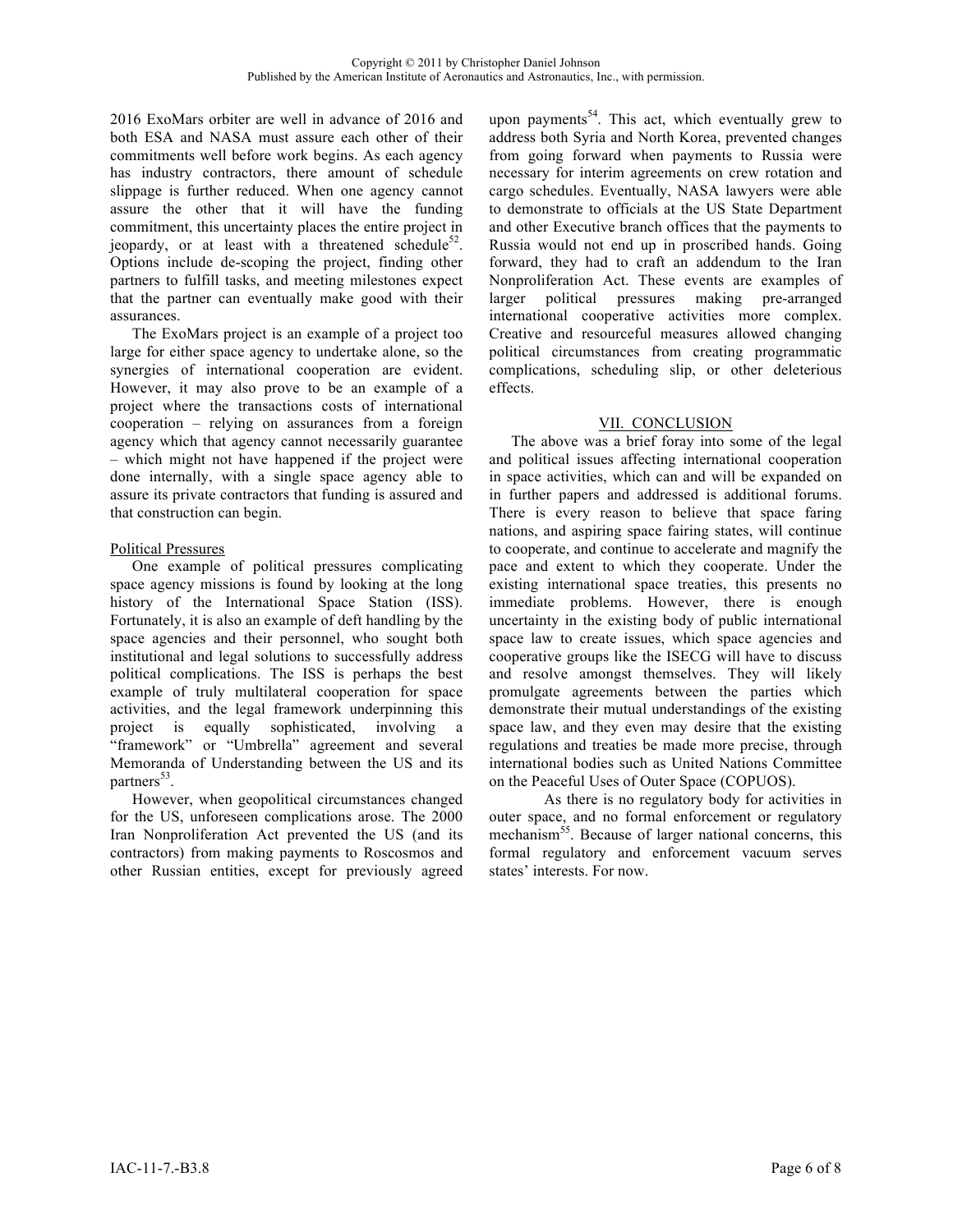## **REFERENCES**

- 
- <sup>1</sup> SPACE SECURITY INDEX, SPACE SECURITY 2011 16-17 (2011).<br><sup>2</sup> INTERNATIONAL SPACE EXPLORATION COORDINATION GROUP, THE GLOBAL EXPLORATION ROADMAP 36 (2011)
- [hereinafter ISECG ROADMAP], *available at* http://www.globalspaceexploration.org/documents. <sup>3</sup> John M. Logsdon, *The International Dimensions of Space Exploration*, International Space University Space
- Studies Program Core Lecture Study Notes 1 [hereinafter Logsdon SSP Notes] (2011).<br>Symposium, *ISU SSP11 Theme Day on Why Do Nations Cooperate in Space International Cooperation 101* (2011) [hereinafter *SSP International Cooperation Notes*].<br>
<sup>5</sup> *Id.*<br>
<sup>6</sup> Logsdon SSP Notes, *supra* note 3, at 1.<br>
<sup>7</sup> *Id.*<br> *8 International Cooperation Notes, <i>supra* note 4.<br> *8 International Cooperation Notes,*

l

- 
- 
- 
- 
- July 10, 2008). 10 51 U.S.C. §20115. International cooperation: *"The Administration, under the foreign policy guidance of the President, may engage in a program of international cooperation in work done pursuant to this chapter, and in the peaceful application of the results thereof, pursuant to agreements made by the President and with the advice*
- 
- *and consent of the Senate."* <sup>11</sup> John M. Logsdon, JOHN F. KENNEDY AND THE RACE TO THE MOON 12 (2010). <sup>12</sup> Michael F. O'Brien, *Preface* to GLOBAL REACH <sup>A</sup> VIEW OF NASA'S INTERNATIONAL COOPERATION (2008),
- *available at* http://oiir.hq.nasa.gov/globablreach2008.pdf. <sup>13</sup> WHITE HOUSE, NATIONAL SPACE POLICY OF THE UNITED STATES OF AMERICA (2010), *available at*
- 
- www.whitehouse.gov/sites/default/files/national\_space\_policy\_6-28-10.pdf.<br>
<sup>14</sup> *Id.* at 4. NASA Policy Directive 1360 2.B, INITIATION AND DEVELOPMENT OF INTERNATIONAL COOPERATION IN SPACE AND AERONAUTICS PROGRAMS 1. Policy – a. [hereinafter NPD 1360], *available at*
- 
- 
- 
- 
- http://nodis3.gsfc.nasa.gov/.<br>
<sup>16</sup> *Id.* at c.<br>
<sup>17</sup> *Id.* at d, e.<br>
<sup>18</sup> *Id.* at f.<br>
<sup>19</sup> *Id.* at f.<br>
<sup>20</sup> 11 U.S. DEPARTMENT OF STATE FOREIGN AFFAIRS MANUAL 720, *available at* http://www.state.gov/documents/organization/88317.pdf; *See also* NASA Policy Directive 1050.1, SPACE ACT AGREEMENTS, available at http://nodis3.gsfc.nasa.gov/.<br><sup>21</sup> THE FARTHEST SHORE 304 (Joseph N. Pelton & Angelia P. Bukley eds., 2010).<br><sup>22</sup> INTERNATIONAL SPACE EXPLORATION COORDINATION GROUP, GLOBAL EXPLORATION STRATEGY — T
- 
- FRAMEWORK FOR COORDINATION (2007); *available at* http://www.globalspaceexploration.org/ (last visited Sept. 13, 2011) [hereinafter ISECG GLOBAL EXPLORATION STRATEGY]; *See also* Gibbs et al., *The Global Exploration Strategy: Developing a Framework for International Coordination and Cooperation*, IAC-07-B3.1.08 (Sept.
- 
- 
- 
- 
- 
- 2007).<br>
<sup>23</sup> ISECG GLOBAL EXPLORATION STRATEGY, *supra* note 22, at 2.<br>
<sup>24</sup> *Id.* at 7-13.<br>
<sup>25</sup> *Id.* at 2.<br>
<sup>26</sup> *Id.* at 6.<br>
<sup>27</sup> *Id.* at 6.<br>
<sup>27</sup> *Id.* at 6.<br>
<sup>27</sup> *Id.* at 6.<br>
<sup>27</sup> Robin J. Frank, 50 Years Later: S *Cooperation*, 34 J. SPACE L. 221, 235 (2008) (addressing legal issues raised by the GES) [hereinafter Robin
- Frank], *available at* http://www.spacelaw.olemiss.edu/jsl/back-issues/jsl-34-2.html. <sup>29</sup> INTERNATIONAL SPACE EXPLORATION COORDINATION GROUP, TERMS OF REFERENCE (2009) [hereinafter ISECG TERMS OF REFERENCE], *available at* http://www.globalspaceexploration.org/documents. <sup>30</sup> *Id.* at 1.1 Purpose. <sup>31</sup> *Id.* at 1.2 Scope of Activities. <sup>32</sup> ISECG ROADMAP, *supra* note 2.
- 
- 
-